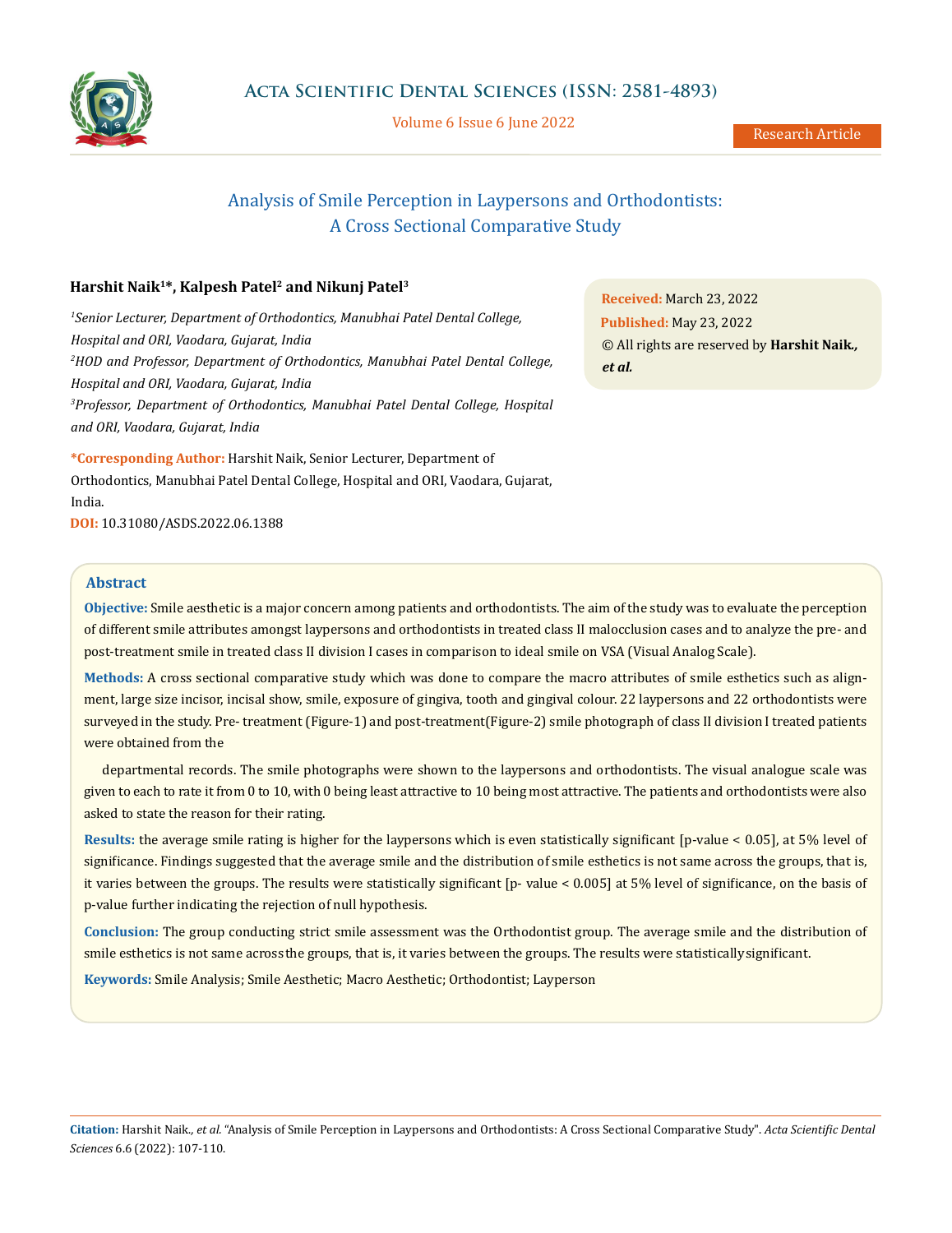# **Introduction**

Esthetics is one of the goals of Orthodontic treatment, whereas it is the primary area of concern for the presenting patient. Anterior teeth play a pivotal role in the appearance of an individual. The components of the classification of appearance and esthetics are macro- esthetics, mini-esthetics and micro-esthetics. Micro-esthetics includes the assessment of tooth proportions, gingival shape and contour, embrasures and tooth shade. Among all these factors, the tooth proportions play an important role in micro-esthetics  $[1]$ . The maxillary anterior teeth size, shape, and arrangement is the most influential factor for harmonious appearance, particularly when viewed from front  $[3]$ . Smile aesthetics has become a major concern among patients and orthodontists. Thus it holds a detailed evaluation in orthodontic diagnosis and treatment planning. It is also necessary to scientifically understand smile pleasantness from the point of view of laypeople and patients  $[2]$ . In order to obtain a clinically satisfactory outcome, what is beautiful and attractive to the orthodontist and general dentists might not seem attractive to the patients [4].

This study is aimed to understand the perception of patients, which often are not given the due importance in the treatment planning. As the esthetics is one of the goals of the orthodontic treatment for the patients and orthodontists as well, this study was conducted to evaluate various attributes in smile and to decide its important in treatment planning.

The aim of the study was to evaluate the perception of different smile attributes amongst laypersons and orthodontists in treated class II malocclusion cases and to analyze the pre- and post-treatment smile in treated class II division I cases in comparison to ideal smile on VSA (Visual Analog Scale). The null hypothesis was the average smile is same across both orthodontists and laypersons and the distribution of smile esthetics is same across both orthodontists and laypersons.

#### **Materials And Methods**

The study was conducted in Department of Orthodontics and Dentofacial Orthopaedics, Manubhai Patel dental college, Hospital and ORI. It was a cross sectional comparative study which was done to compare the macro attributes of smile esthetics such as alignment, large size incisor, incisal show, smile, exposure of gingiva, tooth and gingival colour. 22 laypersons and 22 orthodontists were surveyed in the study. Pre- treatment (Figure 1) and post-treatment (Figure 2) smile photograph of class II division I treated patients were obtained from the departmental records. The smile photographs were shown to the laypersons and orthodontists. Standardized frontal facial smile photographs [5] of patient's smile were used for analysis. The photographs were taken in patient's natural head posture with Canon EOS 1300D camera, and standardized with the same background. The photographs were cropped using Google picasa version 3.9.



**Figure 1:** Pre treatment smile photograph.



**Figure 2:** Post treatment smile photograph.

108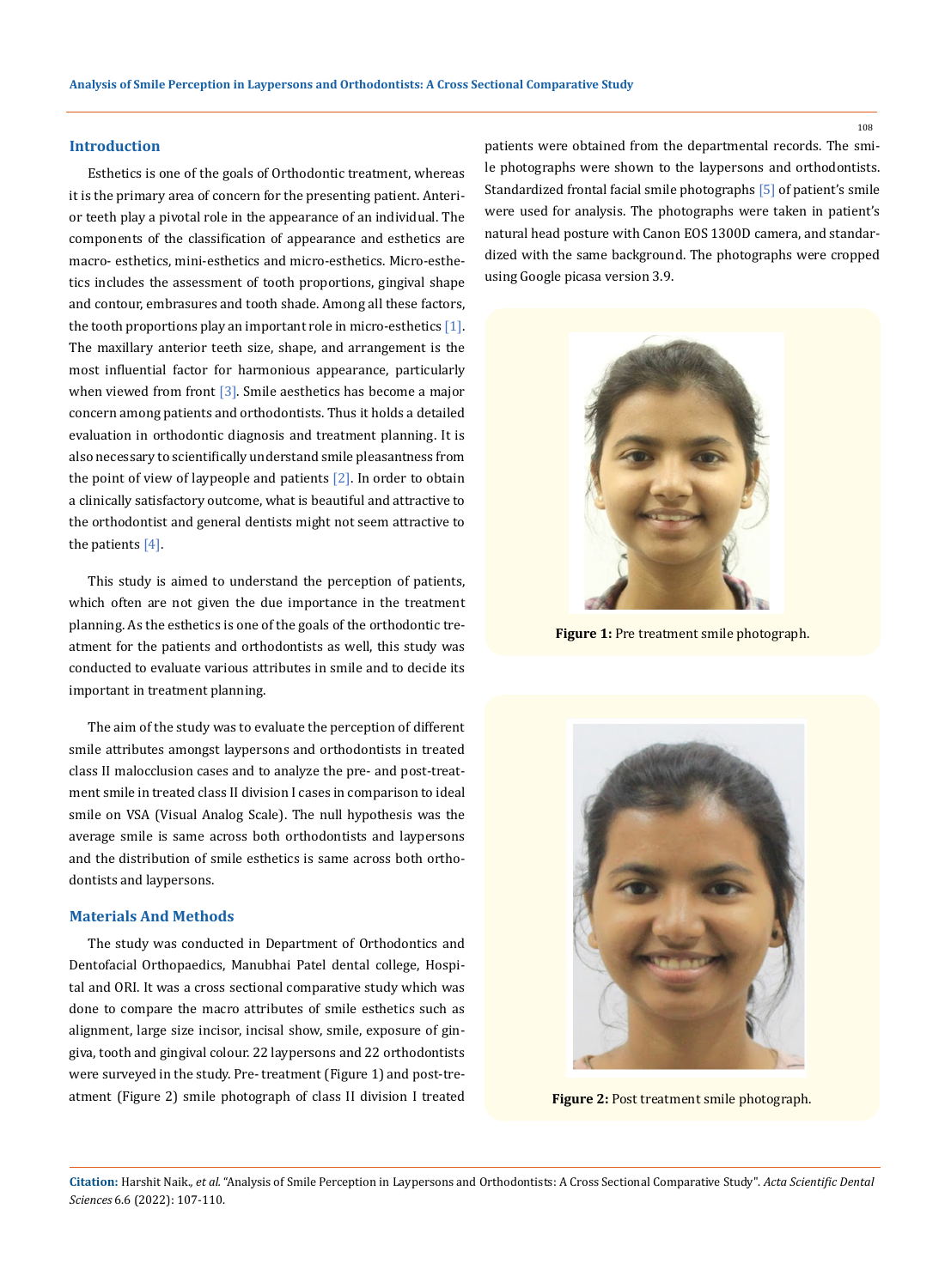The visual analogue scale was given to each to rate it from 0 to 10, with 0 being least attractive to 10 being most attractive. The patients and orthodontists were also asked to state the reason for their rating from the following six smile attributes after explaining about them: due to large size incisor, incisal show, smile line, smile arc, buccal corridors, tooth and gingival color.

# **Results**

Table 1 depicts the value obtained by descriptive statistical analysis along with the mean differences for the subjective smile esthetics assessment between the two different groups of individuals namely the orthodontists and the laypersons. Findings from this table shows that the average smile rating is higher for the laypersons which is even statistically significant [p- value < 0.05], at 5% level of significance.

|                       | Orthodontists Laypersons |      | <b>Mean</b><br>difference<br>(between<br>groups) | p-value |
|-----------------------|--------------------------|------|--------------------------------------------------|---------|
| Mean                  | 6.82                     | 8.32 |                                                  |         |
| Standard<br>Deviation | 1.44                     | 1.39 | 1.5                                              | 0.001   |
| Median                | 7.00                     | 8.50 |                                                  |         |

**Table 1:** Descriptive Statistics and their mean differences for subjective smile aesthetics assessment.

| <b>Null Hypothesis</b>                                                                             | <b>Test</b>                                     | <b>P-value</b> | <b>Decision</b>               |
|----------------------------------------------------------------------------------------------------|-------------------------------------------------|----------------|-------------------------------|
| The average smile<br>lis same across both.<br>lorthodontists and<br>laypersons                     | Independent<br>sample median<br>test            | 0.008          | Reject the null<br>hypothesis |
| The distribution of<br>lsmile esthetics is<br>same across both<br>lorthodontists and<br>laypersons | Independent<br>sample Krus-<br>kal- Wallis test | 0.002          | Reject the null<br>hypothesis |

**Table 2:** Median test and Kruskal-Wallis test for group differences.

Table 2 shows the results for median test and Kruskal-Wallis test for group differences. Findings from this table suggests that the average smile and the distribution of smile esthetics is not same across the groups, that is, it varies between the groups. The results were statistically significant [p-value < 0.005] at 5% level of significance, on the basis of p-value further indicating the rejection of null hypothesis.



**Figure 3:** Bar diagram showing different Smile esthetics.

# **Discussion**

In the present study, scores varied between 7 to 10 in Layperson group and between 6 to 9 in group of orthodontists. In other words, in the sample studied acceptable smiles were most prevalent. However, each group gave different reasons for rating, which suggested that there were different features to classify the same smile as pleasant or unpleasant.

Orthodontists emphasized the amount of smile line and incisal display for smile aesthetics. Laypeople, on the other hand, emphasized on smile line as the features that most contribute to a smile. One sample in layperson group observed that midline was shifted in smile photograph, while 4 samples from orthodontist group observed that midline was shifted. Two orthodontist commented that incisal edge was not following the lower lip line, while one observed that occlusal cant was present in smile photograph.

In all groups, large size incisors were less associated with smile unpleasantness.

**Citation:** Harshit Naik.*, et al.* "Analysis of Smile Perception in Laypersons and Orthodontists: A Cross Sectional Comparative Study". *Acta Scientific Dental Sciences* 6.6 (2022): 107-110.

109